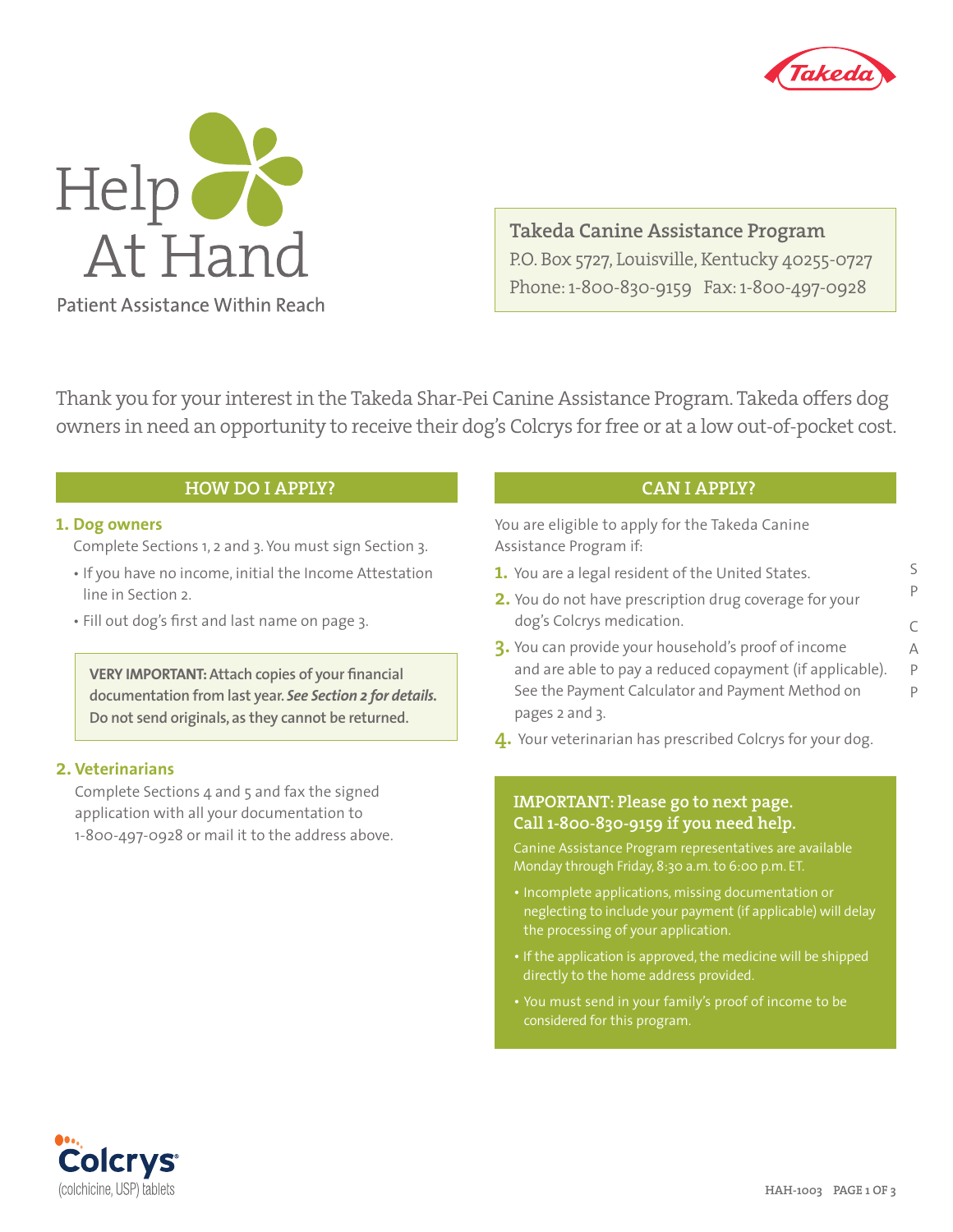# **Takeda Canine Assistance Program PLEASE PRINT CLEARLY IN BLACK OR BLUE INK**



| <b>SECTION 1: DOG AND OWNER INFORMATION</b> |            |                     |                                |  |
|---------------------------------------------|------------|---------------------|--------------------------------|--|
| <b>First Name</b>                           | Last Name  | <b>Home Address</b> |                                |  |
| City                                        | State      | ZIP Code            | Preferred Daytime Phone Number |  |
| U.S. Resident<br>$\square$ Yes $\square$ No | Dog's Name |                     | Dog's DOB                      |  |

## **SECTION 2: INSURANCE AND INCOME**

| Do you have prescription drug coverage for your dog's Colcrys medication?                                                                                                                        | Number of people in household                                                                                                                                                                          |  |
|--------------------------------------------------------------------------------------------------------------------------------------------------------------------------------------------------|--------------------------------------------------------------------------------------------------------------------------------------------------------------------------------------------------------|--|
| $\Box$ Yes $\Box$ No                                                                                                                                                                             | Total yearly household income: \$                                                                                                                                                                      |  |
| IMPORTANT: You must send in your family's proof of income to be<br>considered for this program. The following are acceptable forms of<br>income documentation for you and anyone in your family: | • Copies of the last two pay stubs<br>• A copy of last year's federal income tax return<br>• A copy of the most recent Social Security Disability award<br>letter, benefits statement or monthly check |  |

#### **INCOME ATTESTATION**

**My family has zero income and therefore I will not be able to submit proof of income. (Initial this box only if the family has zero income.)**

## **SECTION 3: DOG OWNER ATTESTATION**

#### **PLEASE READ THE FOLLOWING STATEMENT CAREFULLY AND SIGN BELOW**

By signing this form, I am saying that all the information I am giving is true, complete and accurate, that I cannot afford the prescribed Colcrys for my dog, that I have no pet insurance that pays for this medication and that, if qualified for the program, I understand that the medication will be used solely for my dog.

I understand that this information is confidential and will be used only by Takeda and its contractors to qualify my dog for this program. I understand that Colcrys is not approved by the FDA for use in animals.

**Dog Owner Signature** *(Stamped Signatures NOT ALLOWED)* **X**

### **PAYMENT CALCULATOR AND PAYMENT METHOD**

**Date**

*Select your household size from the first column. Household size equals you, your spouse, and your dependents. Go across the row until you find your household income level. If your income is more than the income listed in the last column, you may not qualify at this time.*

| Household<br>size | $\frac{1}{2}$ 30-day supply is free if yearly $\frac{1}{2}$ 30-day supply reduced price<br>income is less than: | of \$5 if yearly income is": | 30-day supply reduced price<br>of \$25 if yearly income is": | You may not qualify if yearly<br>income is more than: |
|-------------------|-----------------------------------------------------------------------------------------------------------------|------------------------------|--------------------------------------------------------------|-------------------------------------------------------|
|                   | \$33,510                                                                                                        | $$33,511 - $44,680$          | \$44,681-\$67,020                                            | \$67,020                                              |
| $\overline{2}$    | \$45,390                                                                                                        | $$45,391 - $60,520$          | \$60,521-\$90,780                                            | \$90,780                                              |
| $\overline{3}$    | \$57,270                                                                                                        | $$57,271 - $76,360$          | \$76,361-\$114,540                                           | \$114,540                                             |
| 4                 | \$69,150                                                                                                        | \$69,151-\$92,200            | \$92,201-\$138,300                                           | \$138,300                                             |
|                   | \$81,030                                                                                                        | \$81,031-\$108,040           | \$108,041-\$162,060                                          | \$162,060                                             |

 **\*60-day and 90-day supplies are also available at no cost \*\*60-day supply payment is \$10, 90-day supply payment is \$15 \*\*\*60-day supply payment is \$50, 90-day supply payment is \$75**



S